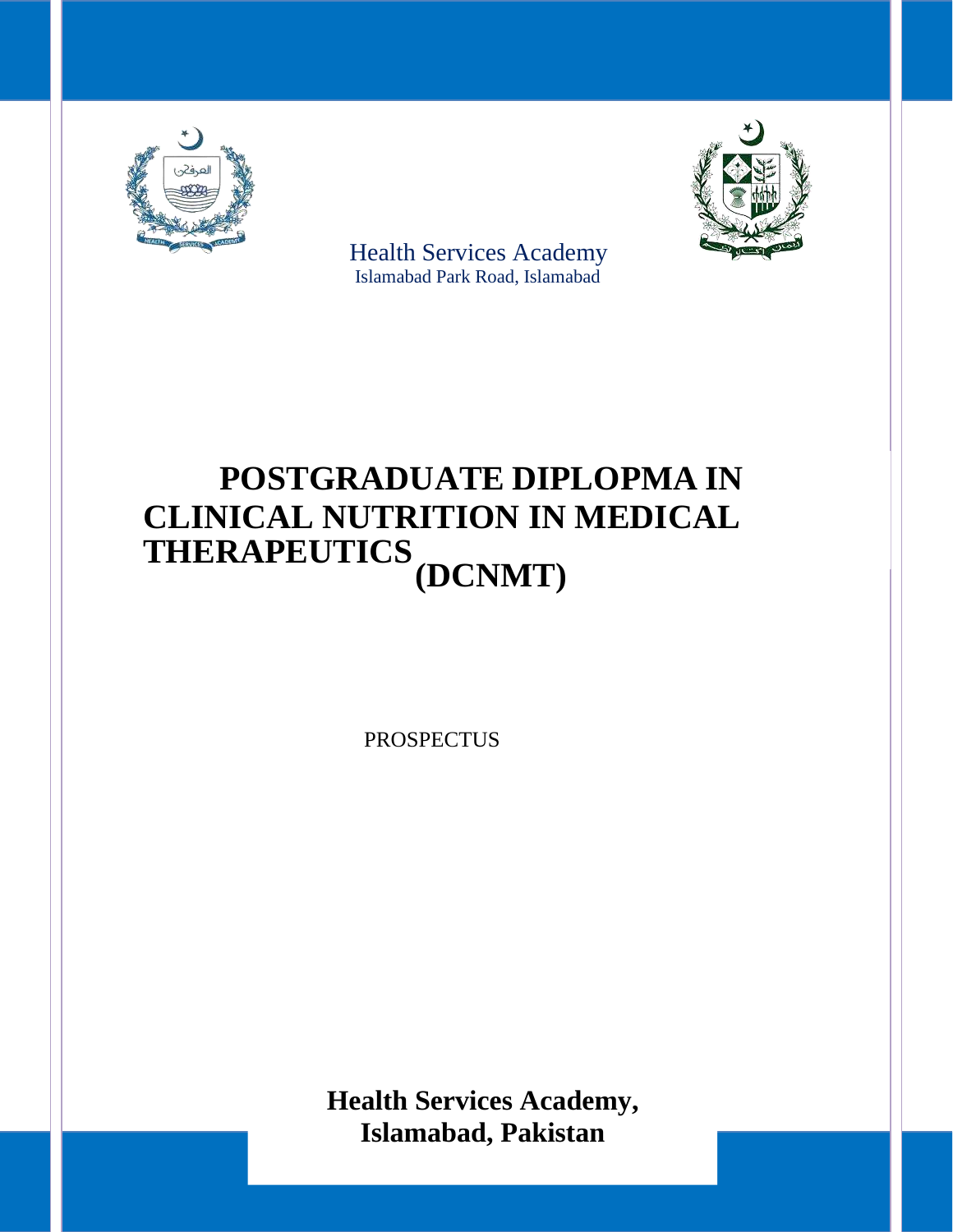| S./NO                 | <b>TABLE OF CONTENTS</b>                                                                            | PAGE NO |
|-----------------------|-----------------------------------------------------------------------------------------------------|---------|
|                       |                                                                                                     |         |
|                       |                                                                                                     |         |
| 1                     |                                                                                                     |         |
|                       |                                                                                                     |         |
| 3                     |                                                                                                     |         |
|                       |                                                                                                     |         |
| 3 FOR DIPLOMA IN CNMT |                                                                                                     |         |
|                       |                                                                                                     |         |
| 4                     |                                                                                                     |         |
|                       |                                                                                                     |         |
| 4                     | DCNMT-507: Introduction to Anthropometrics, Biochemical, Clinical and Dietary Evaluation (3-credit) |         |
| 5                     |                                                                                                     |         |
|                       |                                                                                                     |         |
|                       | 6 DCNMT-510: Disease epidemics (3-credit)                                                           |         |
|                       |                                                                                                     |         |
|                       |                                                                                                     |         |
| 6                     |                                                                                                     |         |
| 7                     |                                                                                                     |         |
| 8                     |                                                                                                     |         |
| 9                     |                                                                                                     |         |
| 10                    |                                                                                                     |         |
|                       |                                                                                                     |         |
| 10                    |                                                                                                     |         |
|                       |                                                                                                     |         |
| 10                    |                                                                                                     |         |
|                       |                                                                                                     |         |
|                       |                                                                                                     |         |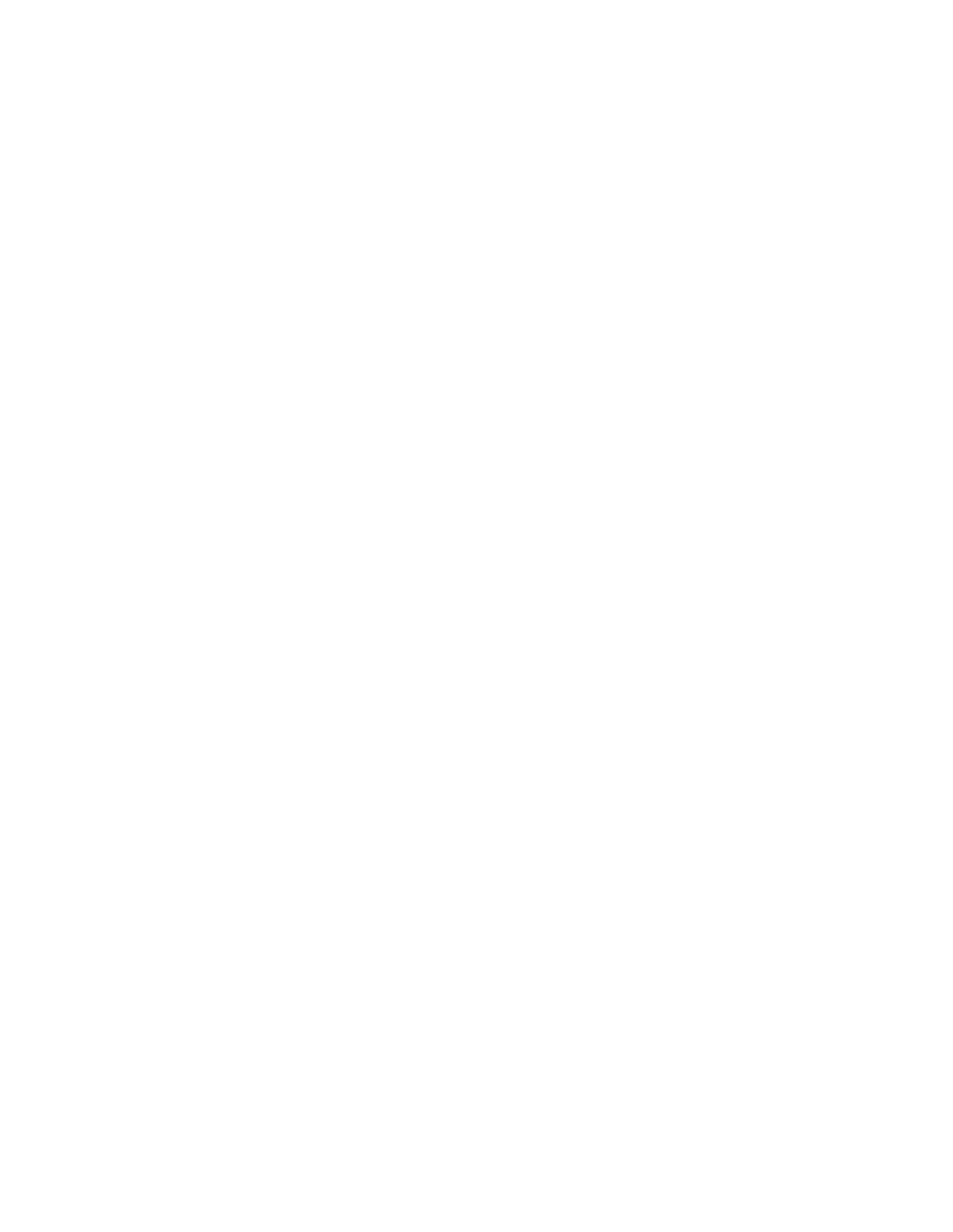# **D**IPLOMA IN CLINICAL NUTRITION IN MEDICAL THERAPEUTICS

## **INTRODUCTION :**

Nutrition is an emerging science, and is gaining recognition on a global scale. Scientists and Medical professionals have begun to realize the importance nutrition plays for an individual's well-being. Pharmacotherapy only manages symptoms of a disease. It is deemed incomplete without nutritional support. Malnutrition is often the root cause of origin for many diseases. For instance, a diabetic cannot solely rely on metformin to control blood sugar without taking into account the dietary carbohydrates taken daily. Many reports have highlighted that pancreatic beta cell failure which initiates Diabetes Mellitus is mostly happening due to a condition known as insulin resistance. Hyperinsulinemia (due to insulin resistance) stems from consuming too much carbohydrate that the body cannot handle, ultimately leading to elevated plasma glucose levels despite the pancreas's efforts to normalize it. Malnutrition in the context of under nutrition is also one of the factors accounting for death in hospitals (especially in cases of pediatric diarrhea). Previously, medical setups in Pakistan did not seem to incorporate nutritional intervention in patient care, and it was a rarity to find a dietitian in a hospital some thirty years ago. Although the situation has somewhat improved today, there is still an existing gap. One of the reasons for this is the general lack of awareness in the population about the healing power God Himself has placed in His own medicine: Food.

Both inpatients and outpatients have specific nutritional requirements which could impact their health status if not met adequately. A drug may interact with certain nutrients in the body, or may impede their absorption. In some conditions, levels of certain nutrients can be depleted or elevated (as in the case of renal disease). Hence, it is important to address these factors when assessing for the patient's health.

Just as how training in medical sciences is undertaken, we need to equip students with the right knowledge (both theoretical and practical) and skills which will enable them to use the right dietary patterns and lifestyle counselling to treat (or at least manage) a disease/ health condition. The Post Graduate Diploma in Clinical Nutrition in Medical Therapeutics (CNMT) is a well-designed course for aspiring health care professionals looking to delve deeper in to the science of Clinical Nutrition, with the opportunity to apply the knowledge gained into practice within a clinical setting. It is suitable for those willing to work collaboratively as part of an integrated medical team, ensuring a better prognosis for patients. The Diploma in CNMT focuses on hospital dietetics, purely based on clinical application of nutrition. Upon completion, students will be able to work with both in and outpatients, addressing their nutritional requirements with an aim to improve their quality of life. As hospitals increase in size and number, there is therefore a need to employ clinical nutritionists in every department of a hospital, as it is expected that their demand will rise in the future. Incorporation of nutritionists in clinical settings can improve the quality and design of healthcare in Pakistan.

# **COMPETENCIES OF THE DIPLOMA IN CNMT PROGRAM**

The graduates of the DCNMT program will be able to:

- Understand basic human physiology and how the body processes nutrients (both macro and micronutrients).
- Understand how pathology in disease progresses.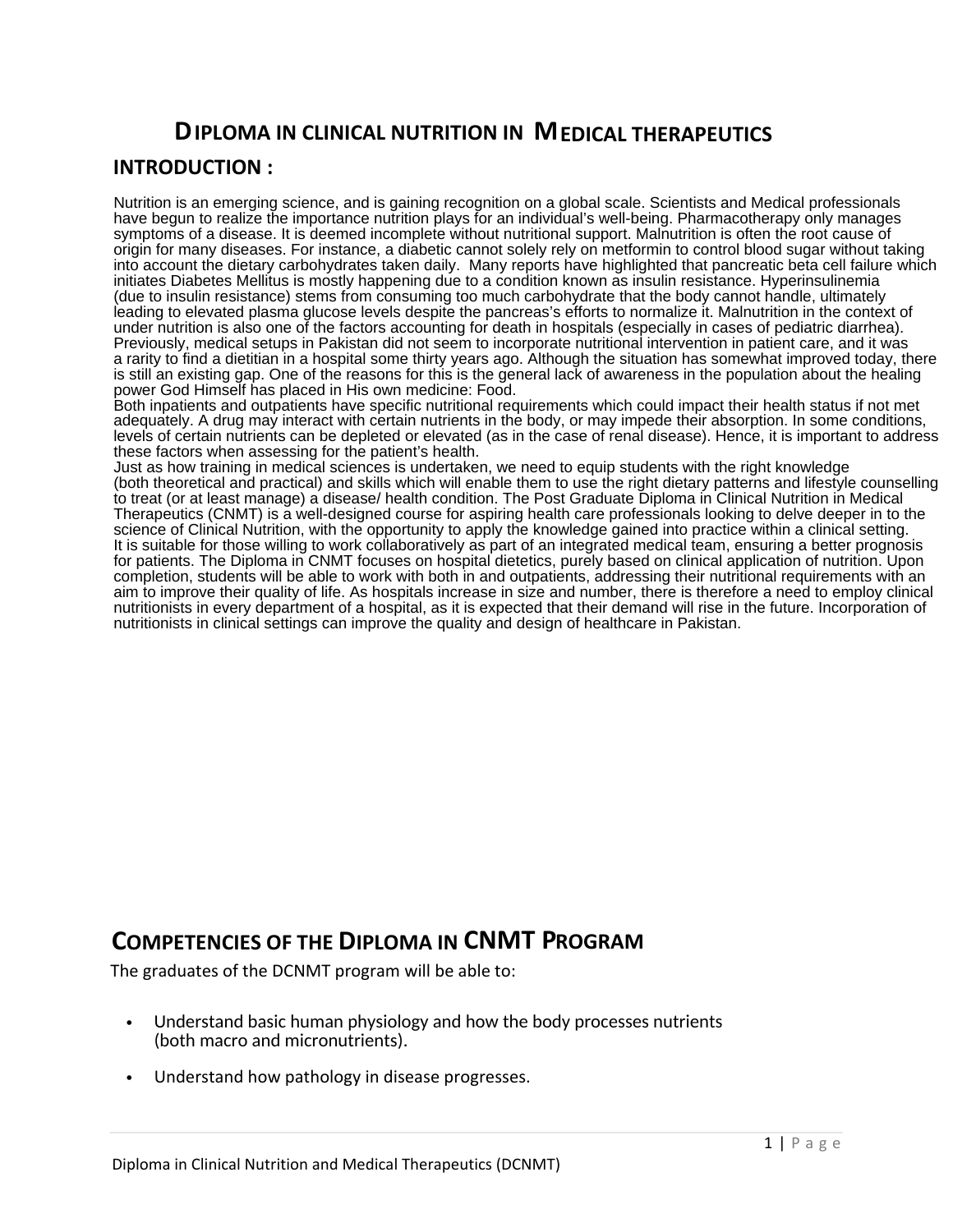- Apply knowledge to communicate confidently and effectively with patients, keeping in mind the ethical principles of professional conduct.
- Use assessment techniques to identify signs of malnutrition according to the disease. •
- Understand the therapeutic use of foods in managing health conditions or diseases.
- . Use foods to develop and implement the appropriate meal plan for a patient (in both inpatient and outpatient settings). •
- Develop lifestyle and counselling skills to enable patients to adopt healthier lifestyle choices or achieve  $\bullet$ improvements in their nutritional status; and Coordinate well as part of a medical team

In order to achieve these core competencies each course has been tailored with its learning objectives which further lead to enrichment of the course content.

# **PROGRAM LENGTH**

It is **One-Year** program comprising of 2 semesters and each semesters' duration is 6 months.

# COURSE-WISE CREDIT HOURS AND MARKS DITRIBUTION FOR DIPLOMA IN CNMT

| <b>Semester</b>                           | Course code | <b>Course Title</b> | <b>Credit</b><br>hours | <b>Marks</b> |  |  |  |
|-------------------------------------------|-------------|---------------------|------------------------|--------------|--|--|--|
| <b>Courses for First Semester of CNMT</b> |             |                     |                        |              |  |  |  |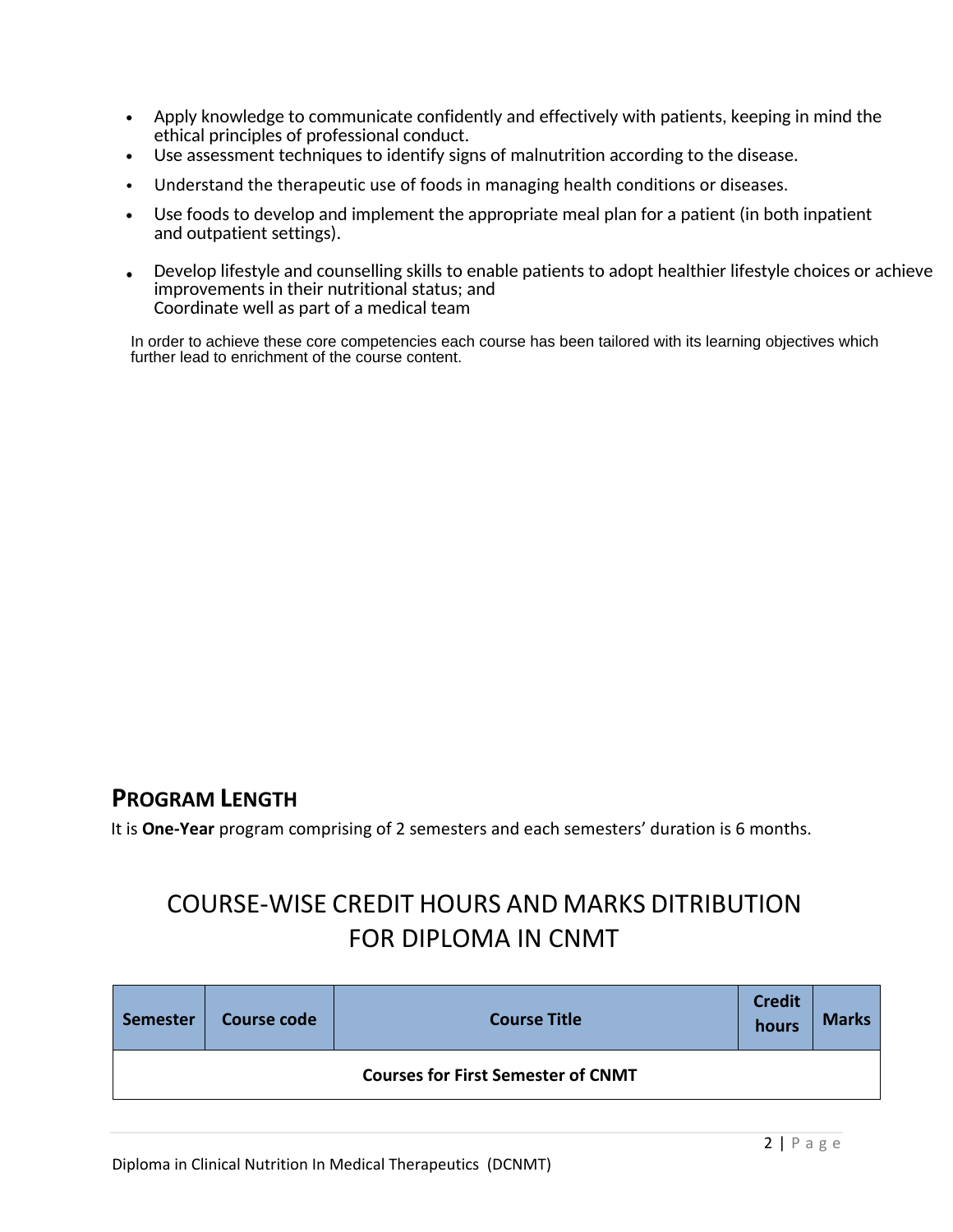| $\mathbf{H}$                                             | DCNMT507                            | Introduction to Anthropometrics, Biochemical, Clinical and<br><b>Dietary Evaluation</b> | 3              | 150 |  |  |  |
|----------------------------------------------------------|-------------------------------------|-----------------------------------------------------------------------------------------|----------------|-----|--|--|--|
| $\mathbf{H}$                                             | DCNMT508                            | Human Physiology and Advanced Metabolism                                                | 3              | 150 |  |  |  |
| $\mathbf{I}$                                             | DCNMT509                            | <b>Hospital dietetics</b>                                                               | 3              | 150 |  |  |  |
| $\mathsf{II}$                                            | DCNMT510                            | Disease epidemics                                                                       | 3              | 150 |  |  |  |
| $\mathbf{H}$                                             | DCNMT511                            | Nutritional Assessment & Screening and Medical nutrition<br>therapy                     | 3              | 150 |  |  |  |
| $\mathbf{H}$                                             | DCNMT512                            | Child and maternal health                                                               | 3              | 150 |  |  |  |
|                                                          | 18                                  | 900                                                                                     |                |     |  |  |  |
| <b>Courses for Second Semester of CNMT</b>               |                                     |                                                                                         |                |     |  |  |  |
| III                                                      | DCNMT513                            | <b>Supplemental therapy</b>                                                             | $\overline{2}$ | 150 |  |  |  |
| $\mathbf{III}$                                           | <b>Clinical nutrition clerkship</b> |                                                                                         | 6              | 300 |  |  |  |
| 26<br><b>Total Credit hours/Marks for Diploma in HHM</b> |                                     |                                                                                         |                |     |  |  |  |

# 3. COURSES FOR SEMESTER I DCNMT

#### **Introduction To Anthropometrics, Biochemical, Clinical And Dietary Evaluation (3-Credit) DCNMT-507:**

The objective of the course is to focus on nutritional assessment of patients in clinical setting to identify the presence and type of malnutrition as well as to point-out prevalent health-threatening issues concerning individuals in the community. It is to provide hands-on skills of nutritional screening so that suitable diets can be devised as prophylaxis against disease later in life. Course outcome are to evaluate nutritional status of individuals and identify nutrition related problems.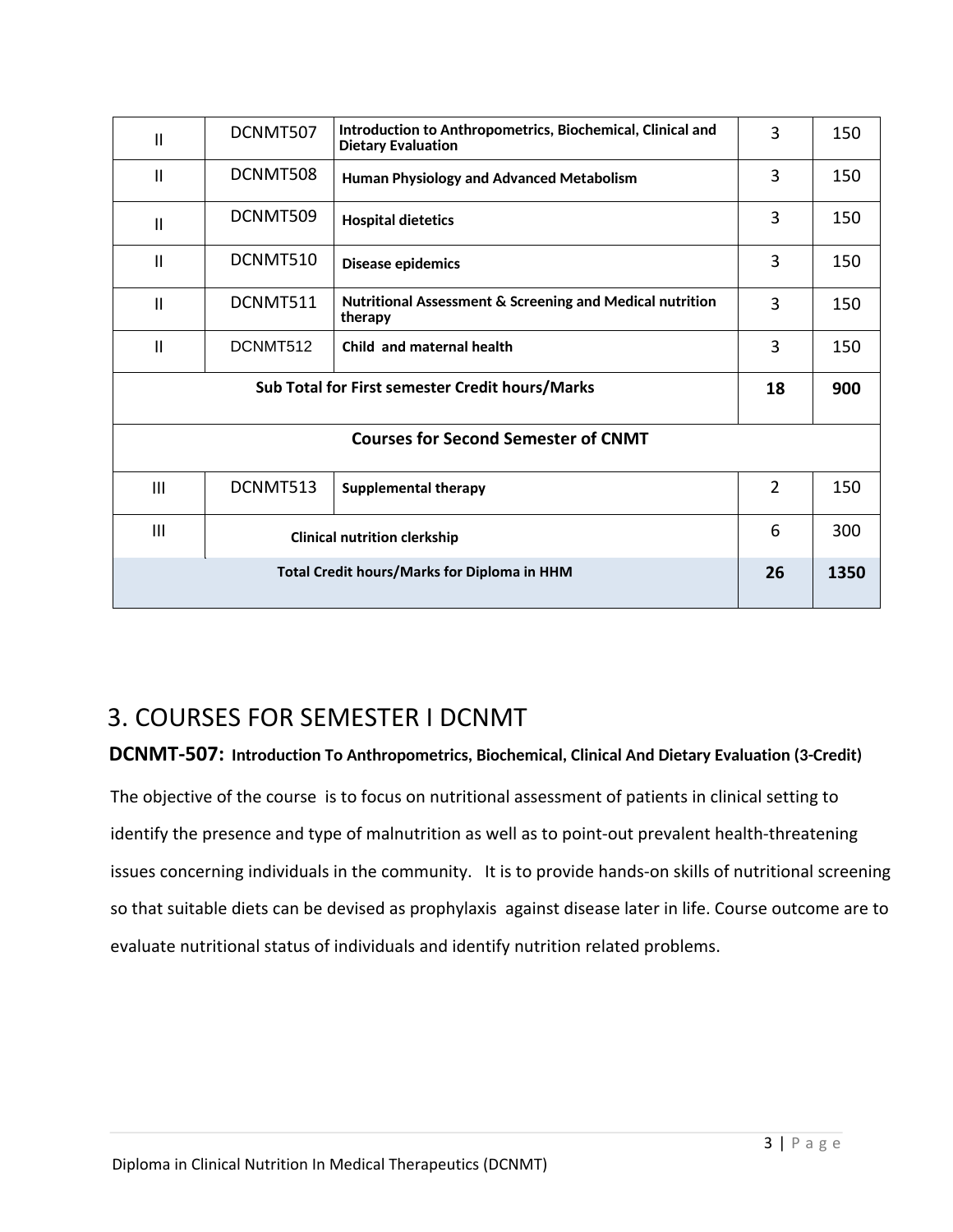## **Human Physiology and Advanced Metabolism (3-Credit) DCNMT508:**

The course covers the fundamentals of human physiology of major organ systems in the body and to instruct in-depth understanding of human biochemistry and how sugars, amino acids and fats are synthesized, digested and utilized at cellular and molecular level.

Students will be able to understand the way humans respond to food consumption and how they regulate metabolism, to ensure normal functioning and knowledge of metabolic pathways of vitamins, minerals and water balance.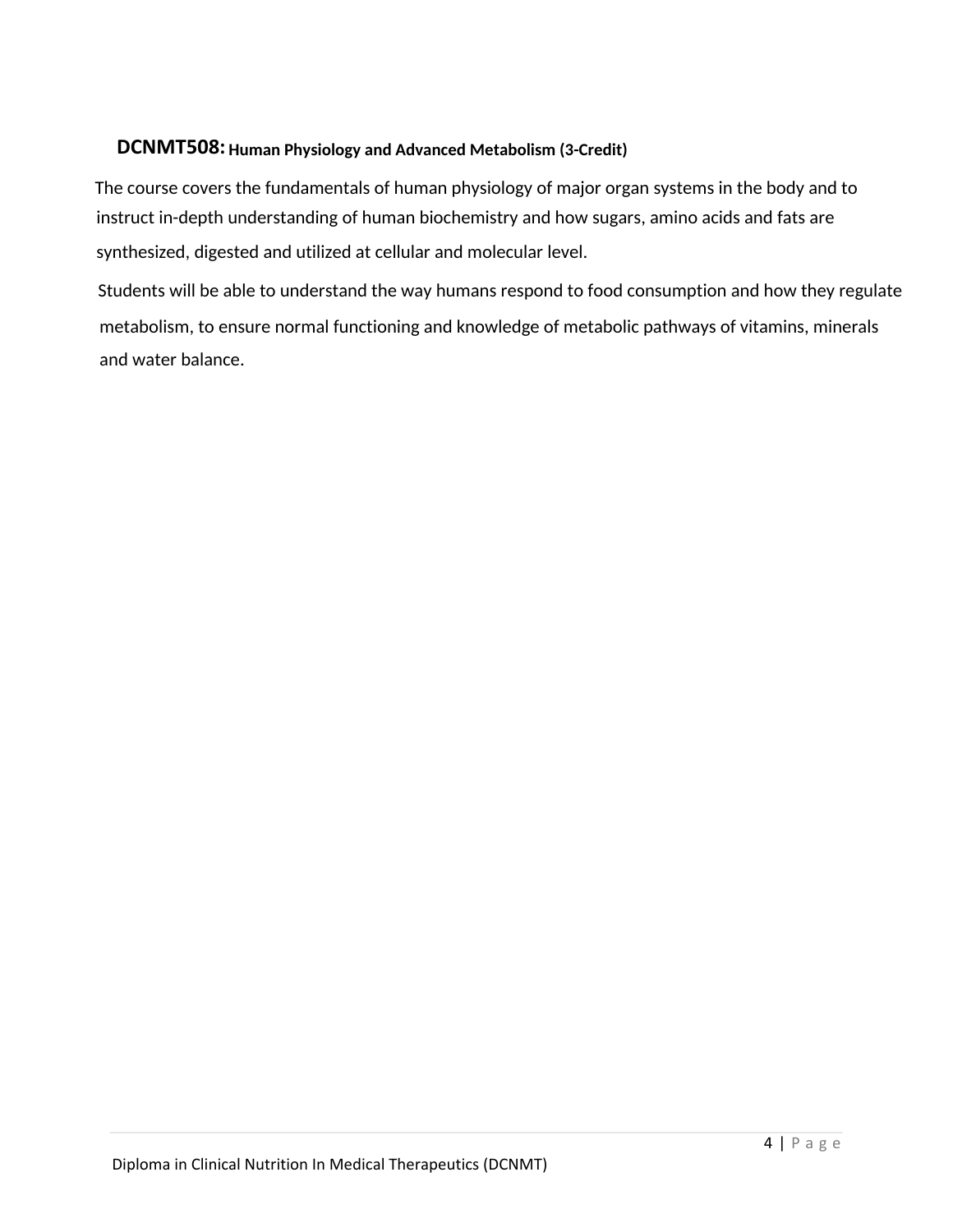## **Hospital Dietetics (3-Credits) DCNMT-509:**

The objective of this course to give awareness about proper dietary therapy and lifestyle strategies to correct nutritional imbalance and tray lines for different diseases in hospital settings. Students will be able to analyze, modify diet menu, give recommendations and patient counselling.

#### DCNMT-510: Disease epidemics (3-Credits)

The objectives of this course is to learn about the prevalence of a disease and reasons of its spread around the globe. Moreover, the focus is holl a diet can impart a role to combat llith epidemics by improvise the immune system. Sampling and data analyzing are outcome of course either.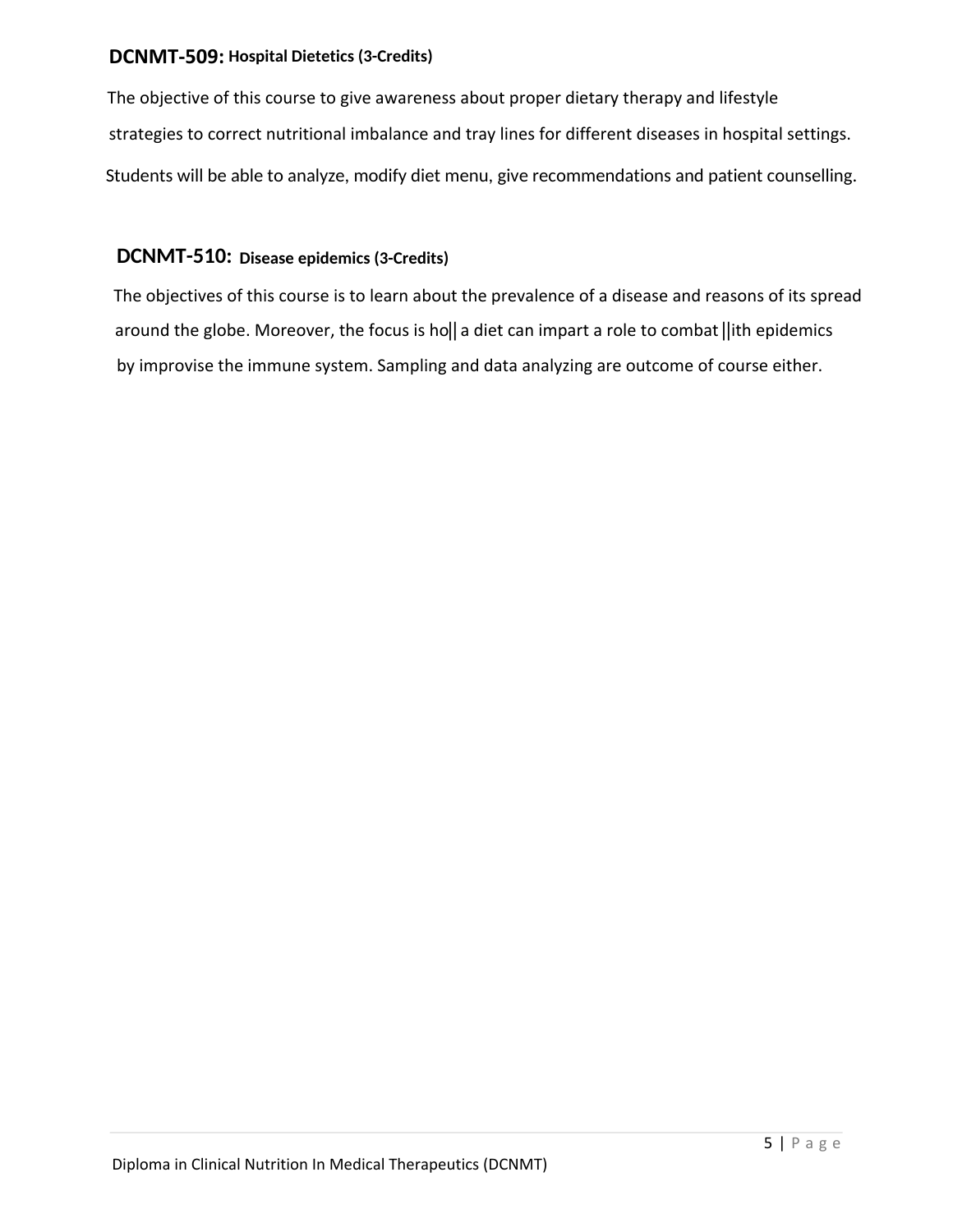## **DCNMT-511: Nutritional Assessment & Screening and Medical nutrition therapy (3-Credits)**

This course open wide horizons of the therapeutic role of macro and micro nutrients [and its in](https://www.alibris.com/search/books/author/Facility-Guidelines-Institute)teraction with the body to treat diseases. Objective of this subject is to impart knowledge about importance of meal planning and its role in everyday life with special reference to hospital dietetics and To focus on practical application of principles of meal planning keeping in mind nutritional requirements of different age groups, family budget, food choices and food safety (HACCP). Deficiency and toxicity symptoms associated with improper intake of vitamins and minerals

#### DCNMT-512 : Child and maternal health

This course will elaborate contribution of good maternal health and nutrition care contribution to child survival against infections, neonatal morbidity and mortality. It will explain the importance of health of a woman during pregnancy, childbirth and postnatal period. And how good maternal health imparts good health destiny in a child that will ultimately build a health society.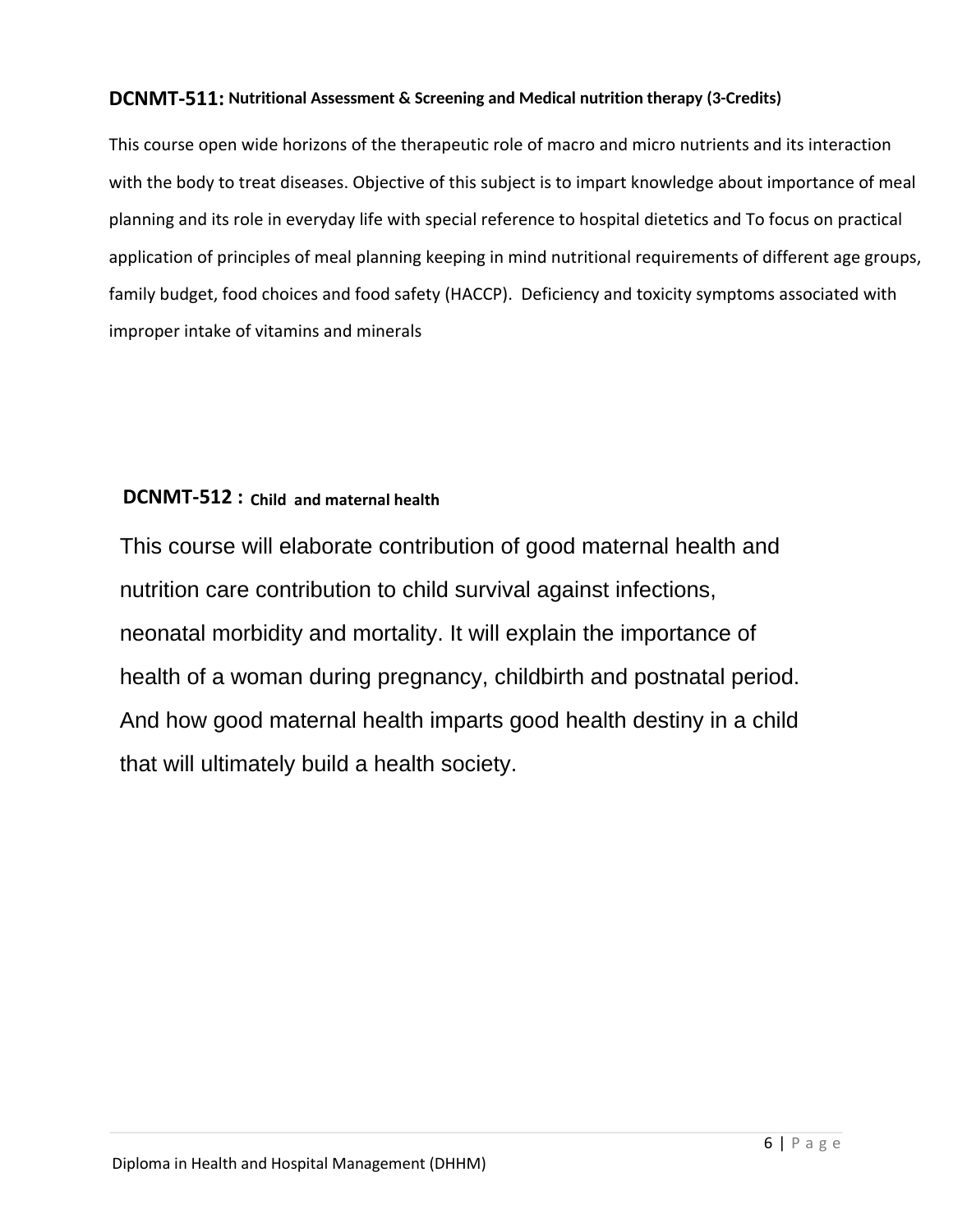## **DCNMT-513: Supplemental therapy (2-Credit)**

A visit will be due for students towards a supplemental stores to take awareness

about their dosages , variety and usage of a supplement for a particular disease.

# **DCNMT-Project Work-Clinical Nutrition Clerkship (6-Credit)**

Clinical Nutrition Clerkship (CNC) is of 18weeks. Students will have direct

interaction with patients and grip on disease of their specialized area.

They will prepare prevalence report, strategy for nutritional planning and management

# **/E METHOD OF SSESSMENT XAMINATION PROCEDURES AND RULES**

Students will be evaluated during each course on the basis of;

1. **Formative assessment** which is a mix of the tests, end of course examination, class and home assignments, class participation, interactive discussions, practical exercises, field works and/or group works, end of course examination, depending on the course outline (ongoing assessment)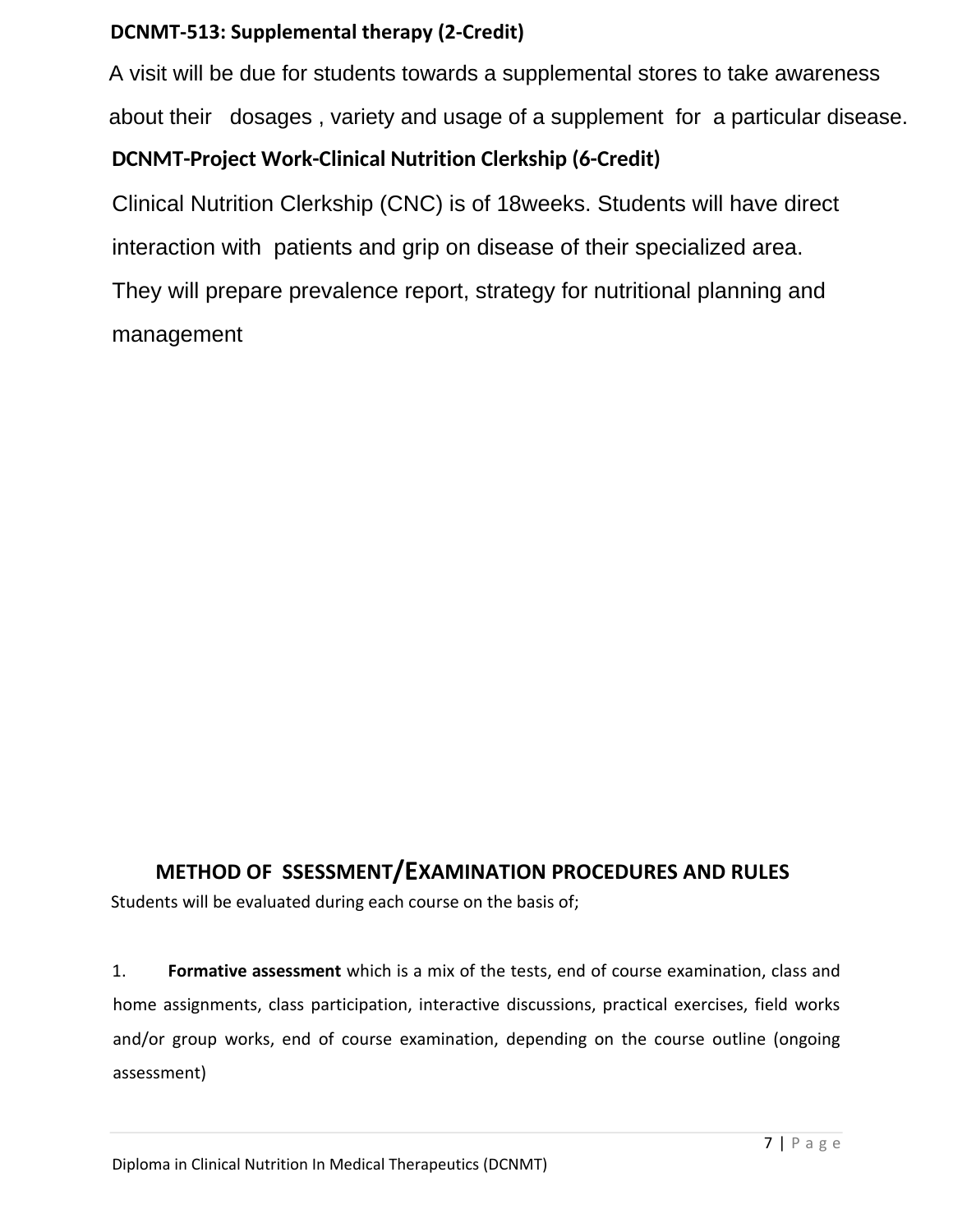2. **Summative assessment** based on the end of semester examination papers. Summative assessments are held at end of semesters and comprises of semester examinations paper each.

### **ELIGIBILITY CRITERIA**

Candidate holding a bachelor's degree in nutrition , food or any similar field from a recognized university.

#### *AGE LIMIT*

There is no Age-limit restrictions for admission in this Program.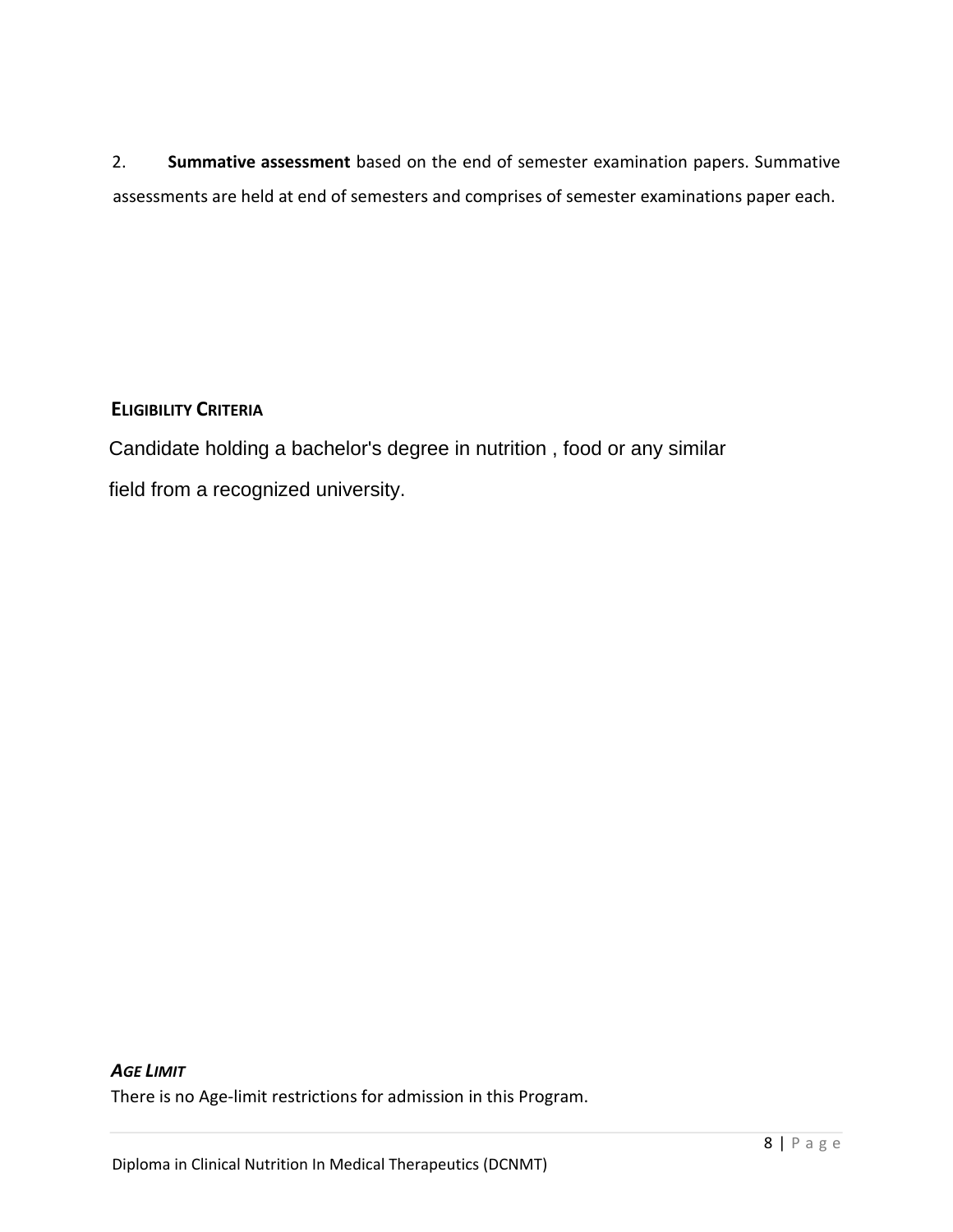#### **DCNMT ADMISSIONS**

Senior Faculty Member, and one nominated alumnus/alumna. The Admissions Committee has the responsibility for the selection of applicants to be admitted to the Program. It establishes procedures for the timely review of applications to the Program. Deferrals of admission are at the discretion of the Admissions Committee. The selected candidates from the Admissions Committee will be exempted from any test or interview. DCNMT has its own Admissions Committee, comprising of Program Coordinator, the Registrar, a

#### *FINAL SELECTION*

The applicant's acceptance is contingent upon the receipt of all required documents including official transcripts. The Admissions Committee is responsible for identifying those students with missing documents and/or credentials which do not meet eligibility standards.

# **Participant fee : Rs 120,000/-**

Address:

*Health Services Academy, Park Road, Chak Shahzad, Islamabad. 051-9255592*